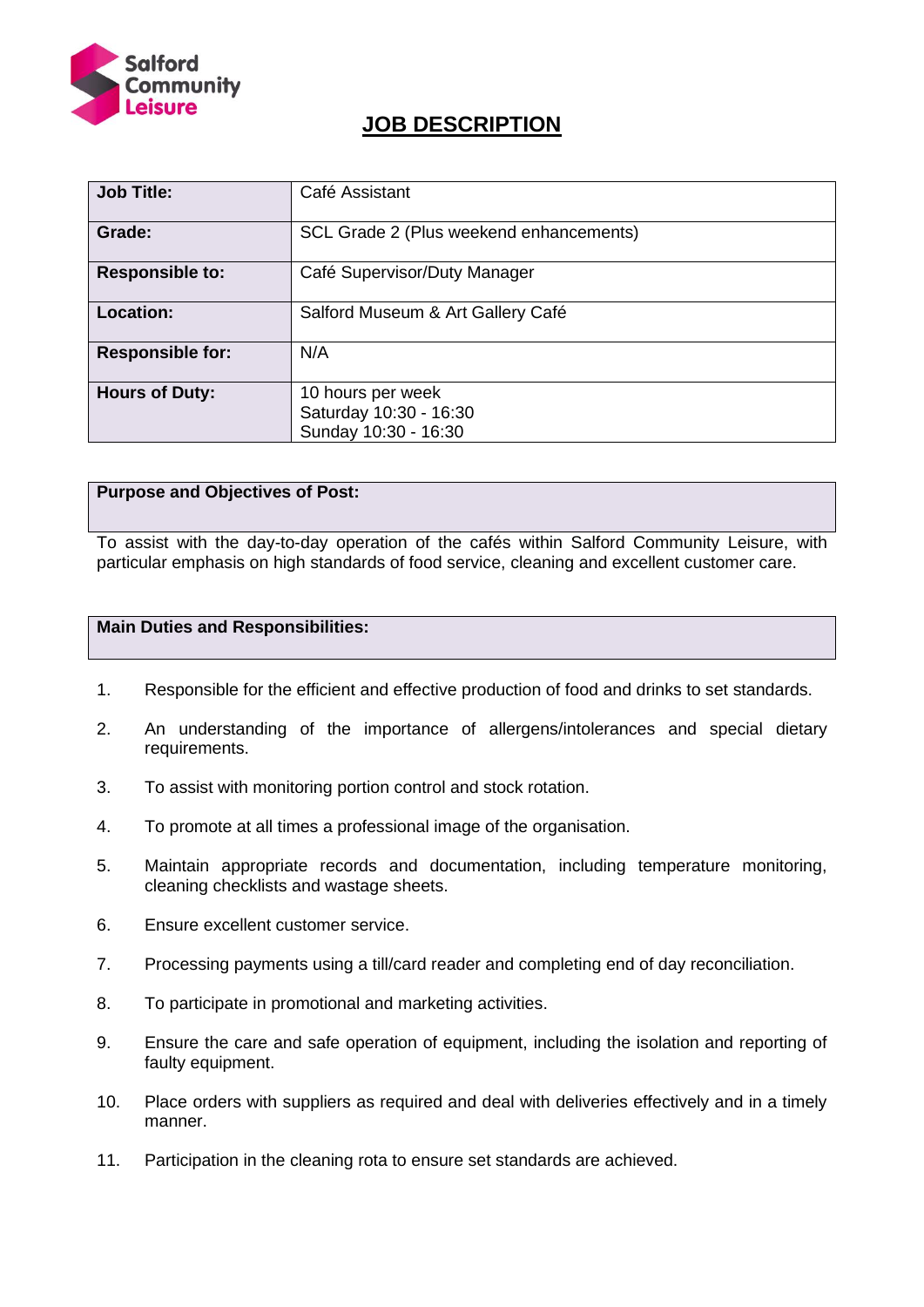- 12. To undertake any other such duties that are reasonably commensurate with the level of this post.
- 13. Assist with routine stocktaking.

#### **Corporate Responsibilities**

- 1. To ensure high levels of professional conduct at all times, with particular reference to punctuality, dress, presentation and administration.
- 2. To ensure that customer care is the major priority for service provision.
- 3. To ensure the service is promoted efficiently, effectively and in keeping with the corporate image of Salford Community Leisure.
- 4. Considerable importance is attached to the public relations aspect of all work undertaken by Salford Community Leisure staff. It is expected, therefore, that the post holder will at all times project to the public the image of Salford Community Leisure as being keen to assist wherever possible, and positively promote the work that SCL does across its various services
- 5. SCL expects all its employees to have a full commitment to the SCL's Equal Opportunities Policy and acceptance of a personal responsibility for its practical application. All employees are required to comply with and promote the policy and to ensure that discrimination is eliminated in the service of SCL.
- 6. To ensure all information received and disseminated, whether verbal or written, concerning all employees, prospective employees or clients, is treated in the strictest confidence, and that all such information held is regulated and controlled in a similar manner
- 7. To act at all times with due regard to Salford Community Leisure's Health and Safety Policies and related Codes of Practice

#### **Review Arrangements**

The details contained in this Job Description reflect the content of the job at the date it was prepared. It should be remembered, however, that it is inevitable that over time, the nature of individual jobs will change, existing duties may no longer be required and other duties may be gained without changing the general nature of the duties or the level of responsibility entailed. Consequently, SCL will expect to revise this Job Description from time to time and will consult with the postholder at the appropriate time.

### **Date, Job, & Description Prepared/Revised: February 2022**

**Prepared by: Ben Philbin** 

**Agreed by Post holder:**